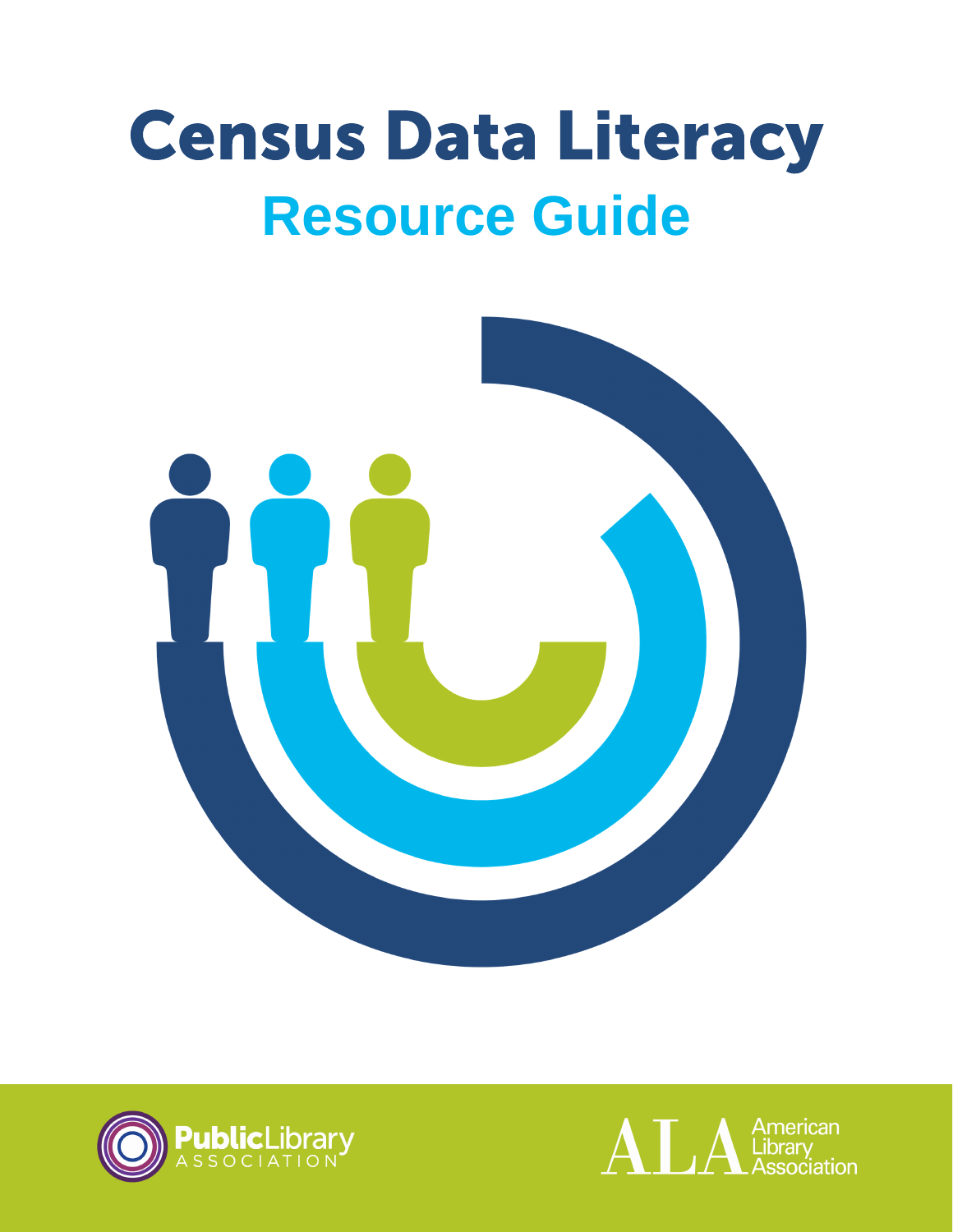# **What is data literacy? Why is it important?**

Libraries were central to helping people be counted in the 2020 Census. Now, make the data count for your library and community. Data literacy, at its most basic, involves the ability to identify, understand, communicate, and use data. The Public Library Association's (PLA) Census Data [Literacy](http://www.ala.org/pla/data/census) project was launched to build data literacy skills among library staff and to increase awareness and use of Census data in their communities.

Your library can help individuals and groups make sense of Census data and use it to:

- Advance the work of community organizations and nonprofits
- Assist businesses and entrepreneurs with data-driven planning
- Strengthen civic and community engagement around local issues
- Deepen understanding of diverse neighborhoods
- Enhance children and young adult's learning about statistics
- Explore local and family history

Census data can also enhance your library's understanding of the community.

# **What types of data are available from the U.S. Census Bureau? Demographic Data: [Decennial](https://www.census.gov/programs-surveys/decennial-census.html) Census**

**What is it?** A constitutionally-required count of every person living in the U.S. and where they live on April 1, every ten years (years ending in -0).

**Why it matters (and to whom):** Census results determine the apportionment of seats in the House of Representatives and representation in the Electoral College and are the basis for drawing districts for state and local offices. The census count also determines the allocation of more than 1.5 trillion dollars each year in federal funding for federal programs, including K-12 and higher education, health care and hospitals, social services, highway planning and construction, and, of particular importance to libraries, Library Services & Technology Act (LSTA) grants to states. Government agencies, businesses, community organizations, and researchers rely on census data for critical information about U.S. demographics for planning and decision making.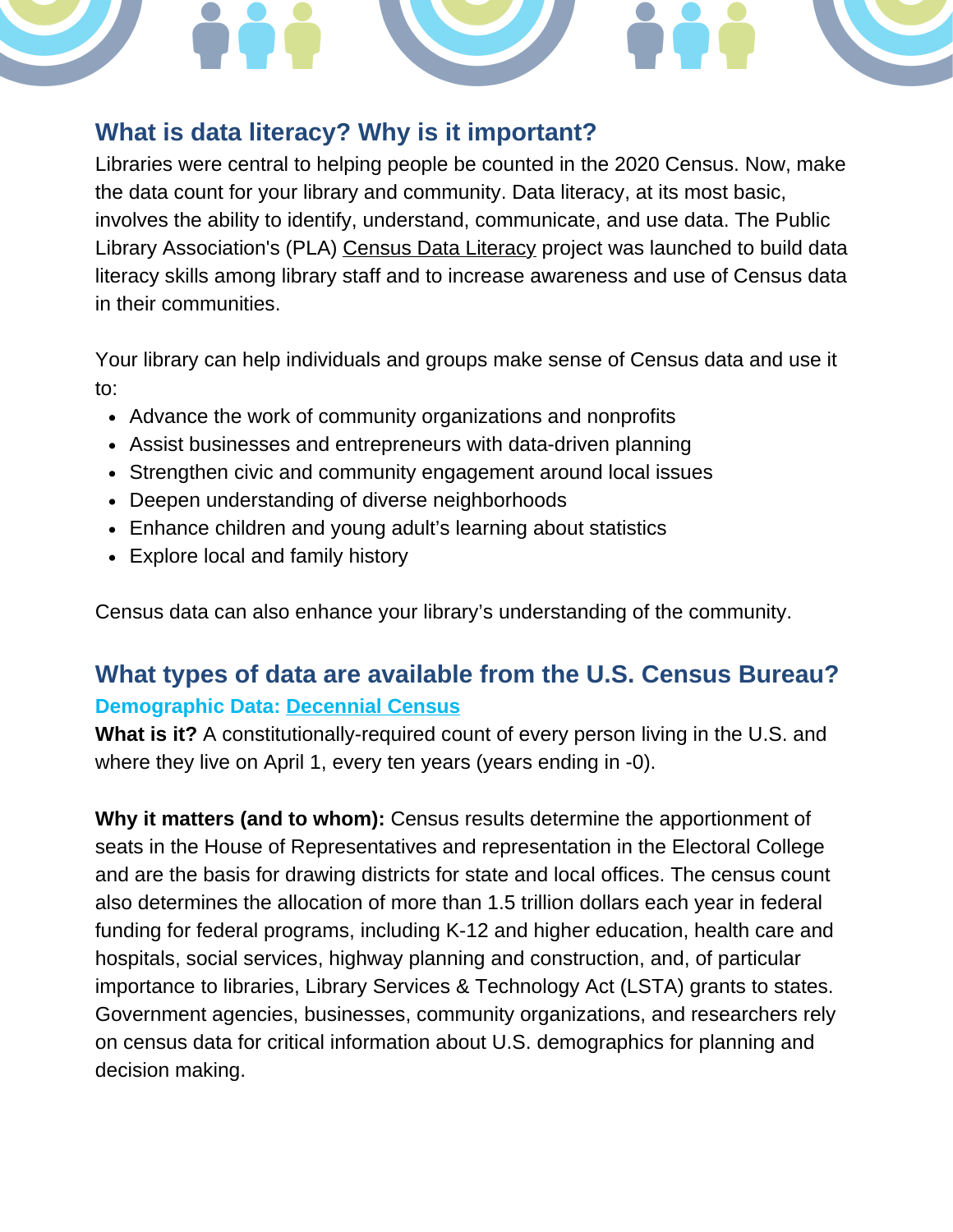### **Demographic Data: American [Community](https://www.census.gov/programs-surveys/acs) Survey (ACS)**

**What is it?** An ongoing annual survey about the U.S. population that provides data about jobs and occupations, educational attainment, veterans, whether people own or rent their homes, and other topics. Data is gathered from a segment of the population, using a longer set of questions than the decennial census. It presents an overview of the economic and social status and needs of the country, states, and communities. The datasets come with 1-year or 5-year [estimates.](https://www.census.gov/programs-surveys/acs/guidance/estimates.html)

**Why it matters (and to whom):** The ACS data helps local and public officials, community leaders, and businesses understand changes taking place in their communities.

### **Business and Economic Data: [Economic](https://www.census.gov/programs-surveys/economic-census.html) Census**

**What is it?** Published every five years (years ending in -2 and -7), it's the official measure of the U.S. economy and businesses. It presents industry data for the U.S, states, counties, and zip codes broken down by industry, product, commodity, or service. Multiple economic surveys are released monthly, quarterly, and yearly to supplement the Economic Census.

**Why it matters (and to whom):** Businesses, chambers of commerce, policymakers, governments, and communities frequently use the data for economic planning, business decisions, and strategic planning.

## **Government Data: Census of [Governments](https://www.census.gov/programs-surveys/cog.html)**

**What is it?** Data about state and local governments is published every five years (years ending in -2 and -7), including finances of governments, public employment numbers, payroll amounts, and organization structures. Local government data covers counties, cities, townships, school districts, and special districts (e.g., water, library, mosquito abatement, fire).

**Why it matters (and to whom):** State and local governments use the data to develop budgets, assess financial conditions, and perform benchmark comparisons. Public policy researchers, economists, market specialists, and journalists report on and study changes in the government sector of the economy.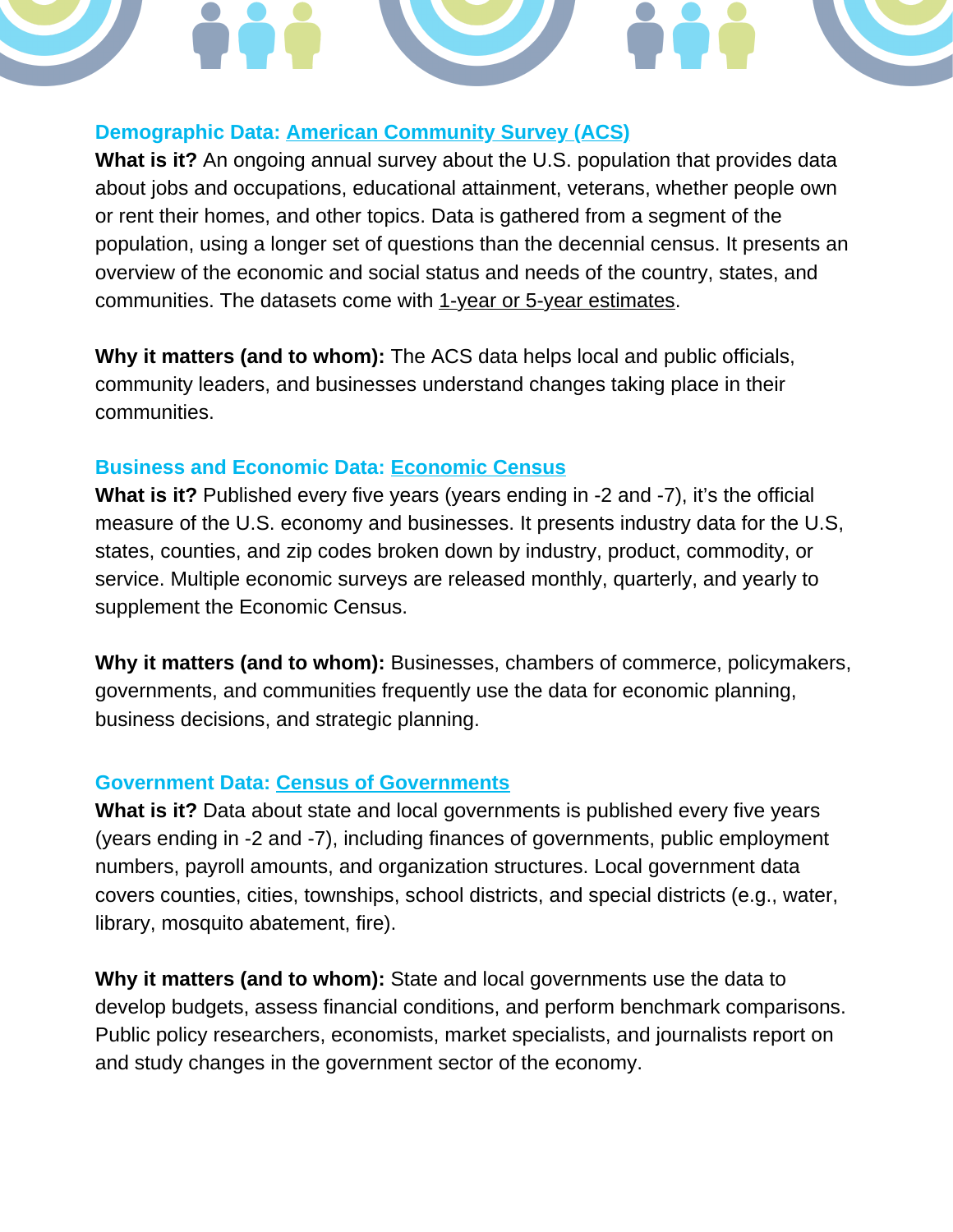### **[COVID-19](https://covid19.census.gov/) Data Hub**

**What is it?** The central portal for key U.S. Census Bureau data and resources related to the impact of the COVID-19 pandemic, including results from the pulse surveys administered to small businesses and households.

**Why it matters (and to whom):** These resources can help government agencies (including libraries!), businesses, and communities make decisions to aid their pandemic response and recovery.

#### **[Other](https://www.census.gov/programs-surveys/surveys-programs.html)**

The Census Bureau oversees more than 130 surveys and [programs.](https://www.census.gov/programs-surveys/surveys-programs.html) View the full list online.

## **Where can I find the data?**

- **[Data.census.gov](https://data.census.gov/cedsci/)** is the go-to spot to start a search for census data. Use a straightforward free-form search bar or an advanced search filtering option. Discover helpful links to tables, data profiles, maps and visualizations, and FAQs.
	- **[Narrative](https://www.census.gov/acs/www/data/data-tables-and-tools/narrative-profiles/) Profiles:** Quickly create data profiles by pulling together the most frequently requested social, economic, housing, and demographic census data for an area. Different geographical options are available: nation, state, county, place (city/town), zip code, and more. Narrative profiles are frequently used by researchers and students, community organizations and nonprofits, businesses, and government and public officials. They present a snapshot of a geographic area with a text summary, key statistics, and charts.

**Census [Business](https://www.census.gov/data/data-tools/cbb.html) Builder:** Easy search tools to explore all types of businesses in geographic areas you select, including interactive maps and downloadable reports. Two versions are available:

- Small [Business](https://cbb.census.gov/sbe/) Edition is designed for small business owners and entrepreneurs who need data for planning and understanding potential markets.
- [Regional](https://cbb.census.gov/rae/) Analyst Edition provides chambers of commerce and regional planning staff with data about people and businesses in a geographic area.

**Infographics and [Visualizations:](https://www.census.gov/content/census/en/library/visualizations.2021.html/)** View a gallery of interactive data visualizations that highlight many different types of census data.